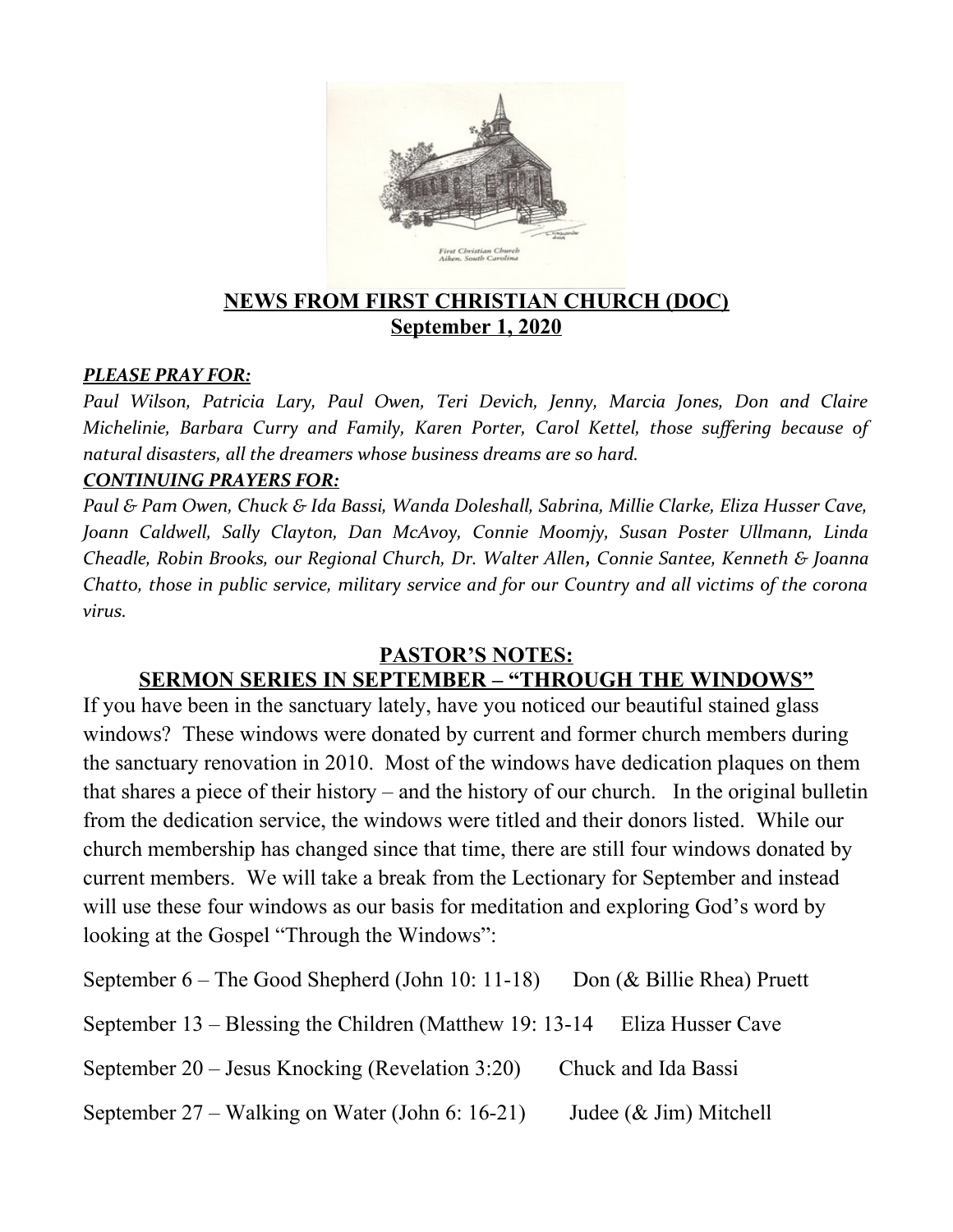

**WORD OF THANKS** For the painting of the steeple.

For the tree planted in Memory of Jim Mitchell.

For those caring for the tree while it adapts to its new home.

For the Vesper Service.

For Natalie and the soloists.

For the DWF and the money they raise for missions.

# **RUSSEL DALE PHALEON TRUST**

First Christian Church has been blessed with a bequeathment from the Russell Dale Phelon Irrevocable Trust. The first payment was received in the amount of \$51,724.14. A second payment of \$34,483.00 was received on August 19, 2020.

Dale Phelon attended our Church for a brief time prior to his death on March 19, 2012. He was the president and CEO of the R. E. Phelon Company of Aiken, SC (formerly of East Longmeadow, MA). As his obituary states, "Dale was an enthusiastic patriot and entrepreneur...whose passions included sailing, racing cars, and championing conservative causes." On a personal level, he has been described as having a "terrific sense of humor and humanity" and a man who understood the importance of making a company feel like a family."

Our Church Board voted at their last meeting (8-11-20) that a tithe of \$5,172.41 be directed to ACTS (Area Church Together Service) to help with their food program during this time of great need.

As a Church, we feel extremely blessed and thankful and will act to be good stewards of these gifts.

## **SOUTH CAROLINA CHRISTIAN CHURCH (DISCIPLES OF CHRIST) REGIONAL CONFERENCE INFO**

Registration Information for this year's virtual conference Saturday October  $3<sup>rd</sup>$  is attached to this newsletter in a separate folder. This is a great opportunity for you to experience a Regional Conference without leaving home! The special focus this year will be the installation of our new Regional Minister, Rev. Dr. Dara Cobb Lewis.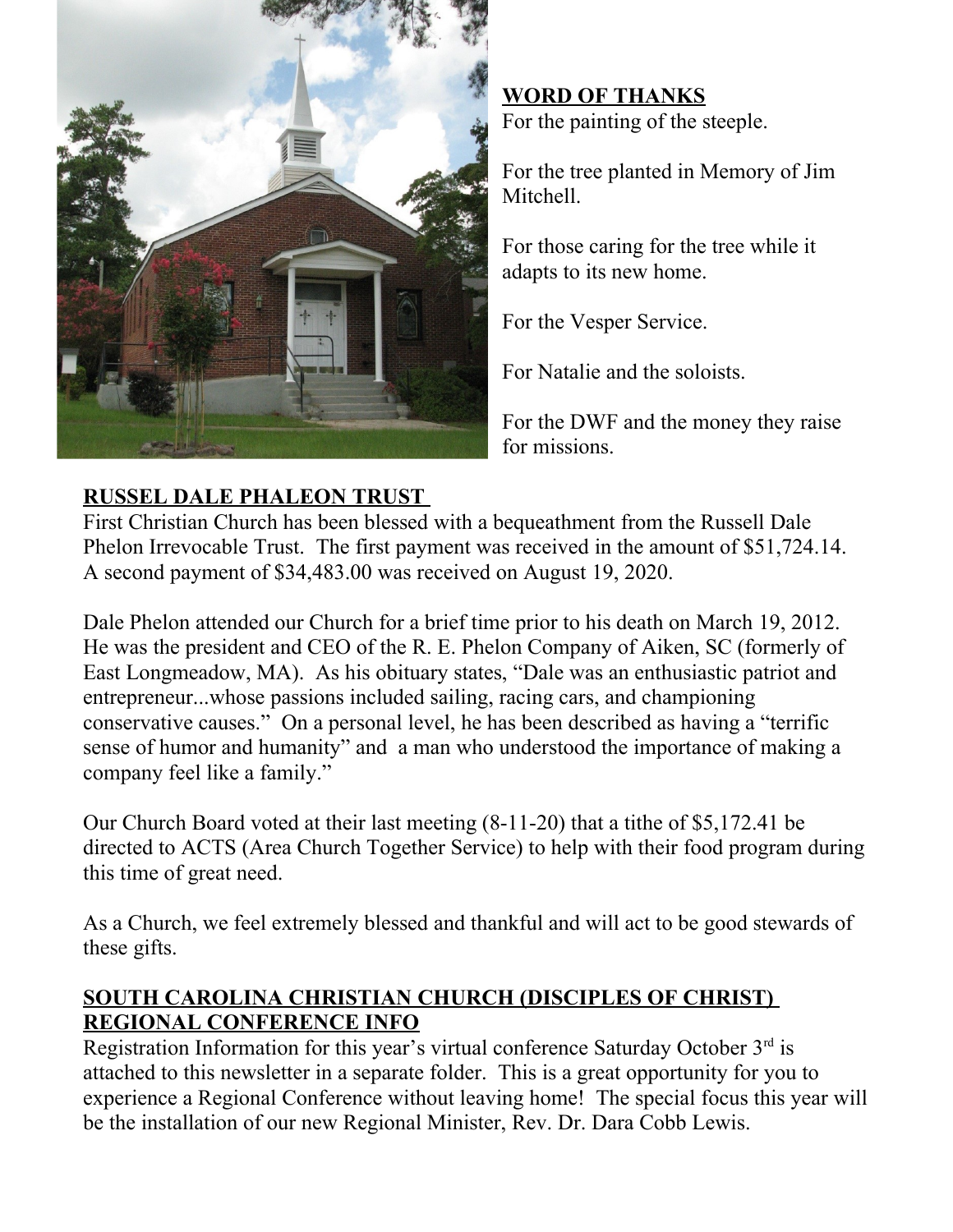# **SEPTEMBER GARDEN VESPER SERVICE** -

## **Thursday, September 24th 6:00 pm**

Have you been to one of our outdoor monthly vesper services? If so, thank you! And if not, you still have two more chances before they end for the year. Bring a lawn chair (or if you don't have one, we will bring out some chairs from the Fellowship hall). The service allows us to enjoy our beautiful side yard while also spending some time in person with each other in the safety of social distancing and being outdoors. We also get a chance to worship God in the beauty of God's creation. The service lasts between twenty and thirty minutes.

## **RECONCILIATION SPECIAL OFFERING: SUNDAY SEPTEMBER 27, 2020**

You will have the opportunity to support this special offering on September  $27<sup>th</sup>$ . This offering is used to fund our Church's mission imperative to becoming a pro-reconciling and anti-racist church utilizing education, inclusive worship and intentional dialogue. Our efforts to promote healing, relationship and restoration in the whole family of God are enlivened by funds from this offering. Through it we are able to provide programs for leadership development, curriculum for dialogue and learning, and partnerships within the Church and our communities. Prayfully consider your participation in this special offering. Thank you.

## **NOMINATING COMMITTEE DUTIES 2020**

A Nominating Committee was appointed by Buzzy Cheadle, our Board Chairperson, at the August  $11<sup>th</sup>$  Board Meeting. The committee consist of Don Pruett, Frances Finfrock, San Riley and Caroline Hale. It is the responsibility of this committee to present a proposed slate of Officers for the General Board, for 2021, to the existing Board, for their approval. Once approved, the slate will be voted on at a Congregational Meeting the first Sunday of November. We are sharing with you a description of the Officers of the General Board. If you are interested in serving in one or more of the positions described, please contact one of the Nominating Committee members. They are also available to answer any questions. We hope to have the slate for 2021, completed by the end of September.

#### *Officers of the General Board*

*The following officers shall be elected by the church at its annual business meeting for a term as designated for each, or until such time as a successor is elected or appointed by the Chairperson of the General Board, with approval of the General Board and assumes office:*

*Chairperson of Congregation and General Board: for a term of one year but not to serve more than three successive terms.*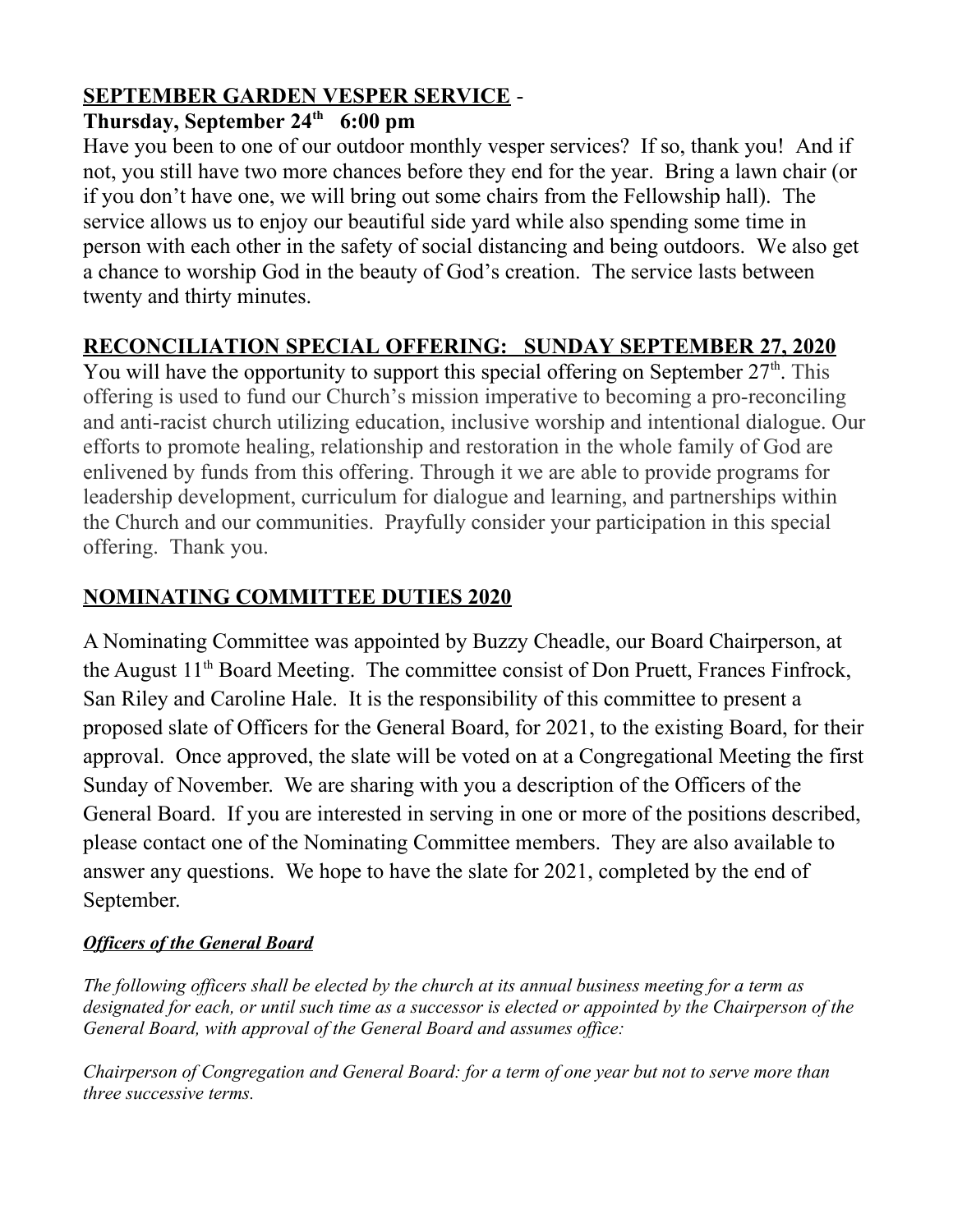*Vice-Chairperson of Congregation and the General Board: for a term of one year but not to serve more than three successive terms.*

*Secretary of Congregation and the General Board: for a term of one year but not to serve more than three successive terms.*

*Active Elders: not to exceed 6 in number, one-third of whom shall be elected each year for a term of three years.*

*Active Diaconate: not to exceed 18 in number, one-third of whom shall be elected each year for a term of three years.*

*Trustees: not to exceed 3 in number, one-third of whom shall be elected each year for a term of three years.*

*Church Clerk: for a term of one year, or to continue at the will of the General Board.*

*Treasurer: for a term of one year, or to continue at the will of the General Board.*

*Financial Secretary: for a term of one year, or to continue at the will of the General Board.*

*Superintendent of the Sunday school: for a term of one year.*

#### *Duties of Officers*

*The Chairperson shall fulfill the usual duties of such an officer, call and shall preside at all regular or special business meetings of the congregation, and serve as Chairperson of the General Board.*

*The Vice-Chairperson shall fulfill the usual duties of such an officer; call and preside over regular or special business meetings of the church in the absence of the Chairperson, serve as Vice-Chairperson of the general board, and such special service of ministry work as required by the Chairperson.*

*The General Board Secretary shall keep minutes of all regular or special business meetings of the church, serve as Secretary of the General Board, keep a record of all its regular or called meetings, and perform such other duties as may be assigned.*

*The Elders, in cooperation with the functional ministries, shall promote the growth and welfare of the church, give spiritual oversight to the members with respect to regular attendance at the Lord's Supper, visitation of the sick and concern for the morally delinquent and spiritually indifferent; give thoughtful consideration to policies of the church that will enable it to fulfill its complete mission; encourage by example and word the missionary, evangelistic, educational and stewardship responsibilities of the church; serve at the Lord's Table; and perform such other duties as may be assigned.*

*The Diaconates, in cooperation with the functional ministries, shall cooperate with the Elders in promoting the growth and welfare of the church; assist in the greeting and ushering of the worshippers, distribute the Lord's Supper and receive the offerings, assist in financial canvasses, visitation projects and preparation of candidates for baptism; give counsel and service in the business affairs and program activities of the church; cooperate in ministering to the needy; take responsibility for the preparation and care of the communion service; minister to families in time of sickness or bereavement; and perform such other duties as may be assigned.*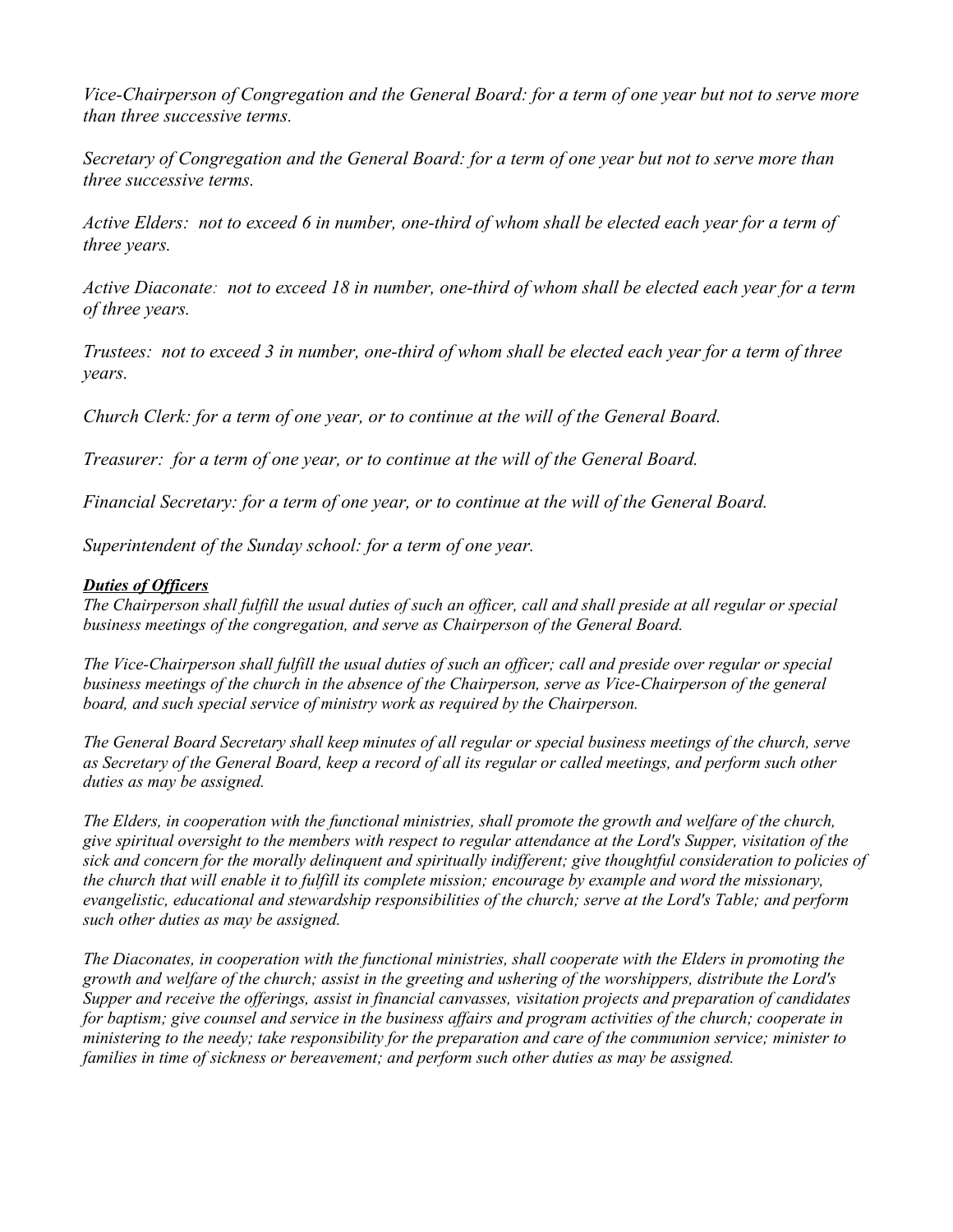*The Trustees shall act as legal agents of the church in all business matters, under the direction of the General Board; hold legal title to all church property and handle all business transactions related thereto; keeping properties adequately insured against possible loss or damage; have supervision over all endowment and trust funds; and perform such duties as are required by the laws of the State of South Carolina.*

*The Church Clerk shall keep a complete record of the church membership and such vital statistics as births, deaths, baptisms and weddings; process all requests for transfer of membership and issue transfers under authority delegated by the General Board.*

*The Church Treasurer shall receive all income of the congregation from the Financial Secretary, pay all accounts of the congregation as authorized by the budget or special action of the General Board when such items are not in the budget, provide accurate records of all expenditures, make regular written reports to the General Board, and provide for an annual audit of both income and expenditures for action by the General Board. The Treasurer shall serve as a member of the Stewardship Ministry. Expenditures of \$100.00 per month or more, not covered in the approved budget, must have previous approval of the General Board.*

*The Financial Secretary shall receive all income of the congregation, keep accurate records of the source and amount of such income, deposit such income to its proper accounts, provide the Church Treasurer with copies of all deposit receipts, provide annual statements of giving to the members of the congregation, and shall serve as a member of the Stewardship Ministry.*

*The Superintendent of the Sunday school shall have general supervision of the Sunday school activities; assist in securing and training teachers; order necessary materials and equipment; present to the Sunday school assembly any request for special donations as directed by the General Board; keep a record of the church school enrollment and attendance (this may be done by the superintendent or he may appoint a secretary for these duties); serve on the Christian Education Ministry; work with the Christian Education Ministry to prepare programs for special occasions. The Superintendent shall have the authority to incur expenses necessary to carry out the church school program, not to exceed \$100.00. Invoices shall be approved by the Superintendent and be submitted to the Church Treasurer for payment.*